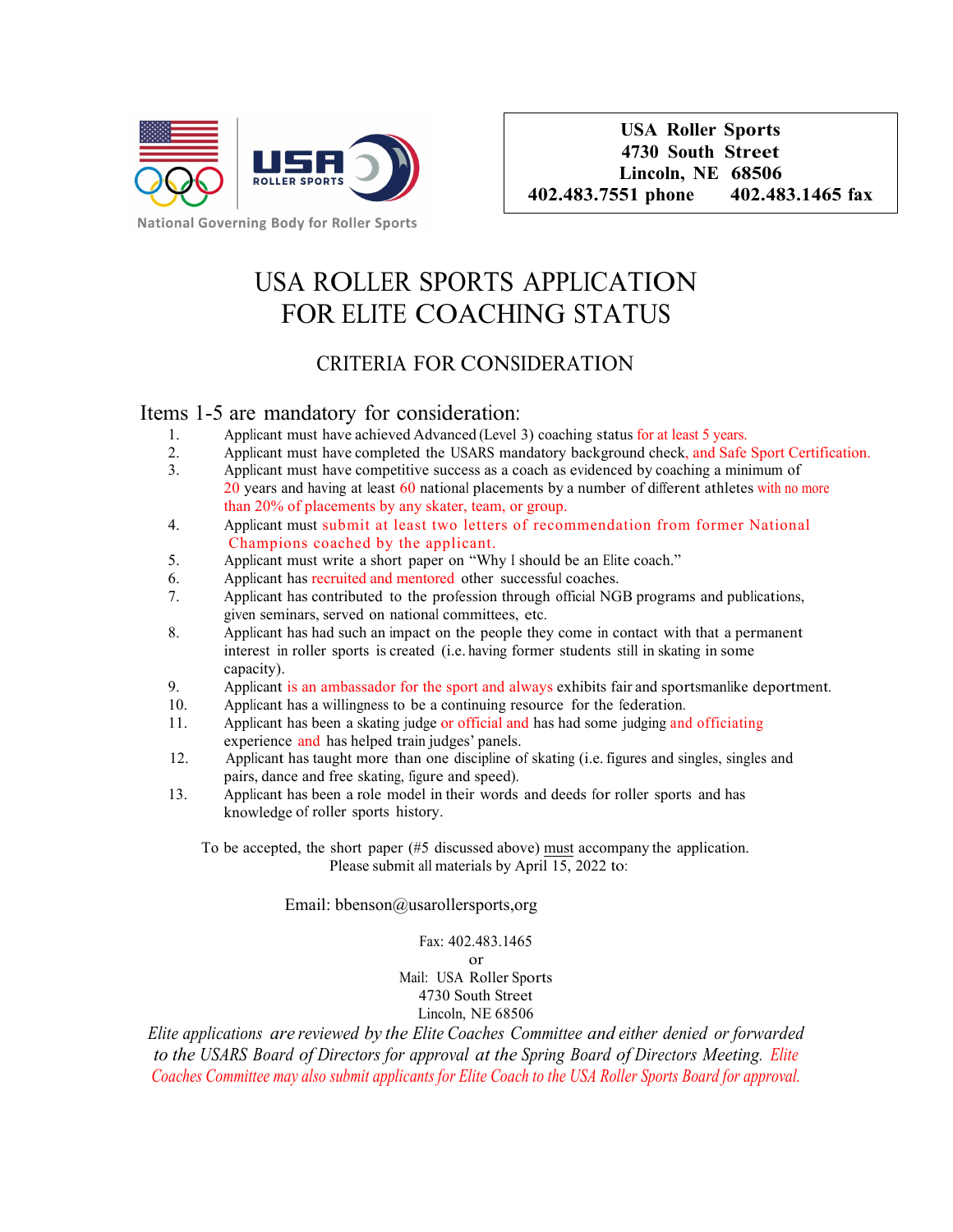## APPLICATION FOR ELITE COACH – PLEASE PRINT NEATLY

| Phone: Email: Email: Email: Email: Email: Email: Email: Email: Email: Email: Email: Email: Email: Email: Email: Email: Email: Email: Email: Email: Email: Email: Email: Email: Email: Email: Email: Email: Email: Email: Email                                                      |
|-------------------------------------------------------------------------------------------------------------------------------------------------------------------------------------------------------------------------------------------------------------------------------------|
|                                                                                                                                                                                                                                                                                     |
|                                                                                                                                                                                                                                                                                     |
| Number of years you have been a member of:<br>SRSTA<br>$RHCA$<br>USARS coaching program                                                                                                                                                                                             |
| When did you become an Advanced Level coach? ___________________________________                                                                                                                                                                                                    |
| (You may attach sheets to provide more detailed answers to the following questions)                                                                                                                                                                                                 |
| National Champions and World Team members you have coached Listed in the<br>following categories; 1. Only Coach and how long. 2. Joint Coach<br>with all other coaches listed. 3. Consultant. 4. Choreographer<br>only (please provide placements, the year, and names of skaters): |
|                                                                                                                                                                                                                                                                                     |
|                                                                                                                                                                                                                                                                                     |
|                                                                                                                                                                                                                                                                                     |
|                                                                                                                                                                                                                                                                                     |
|                                                                                                                                                                                                                                                                                     |
|                                                                                                                                                                                                                                                                                     |

 $\sim$